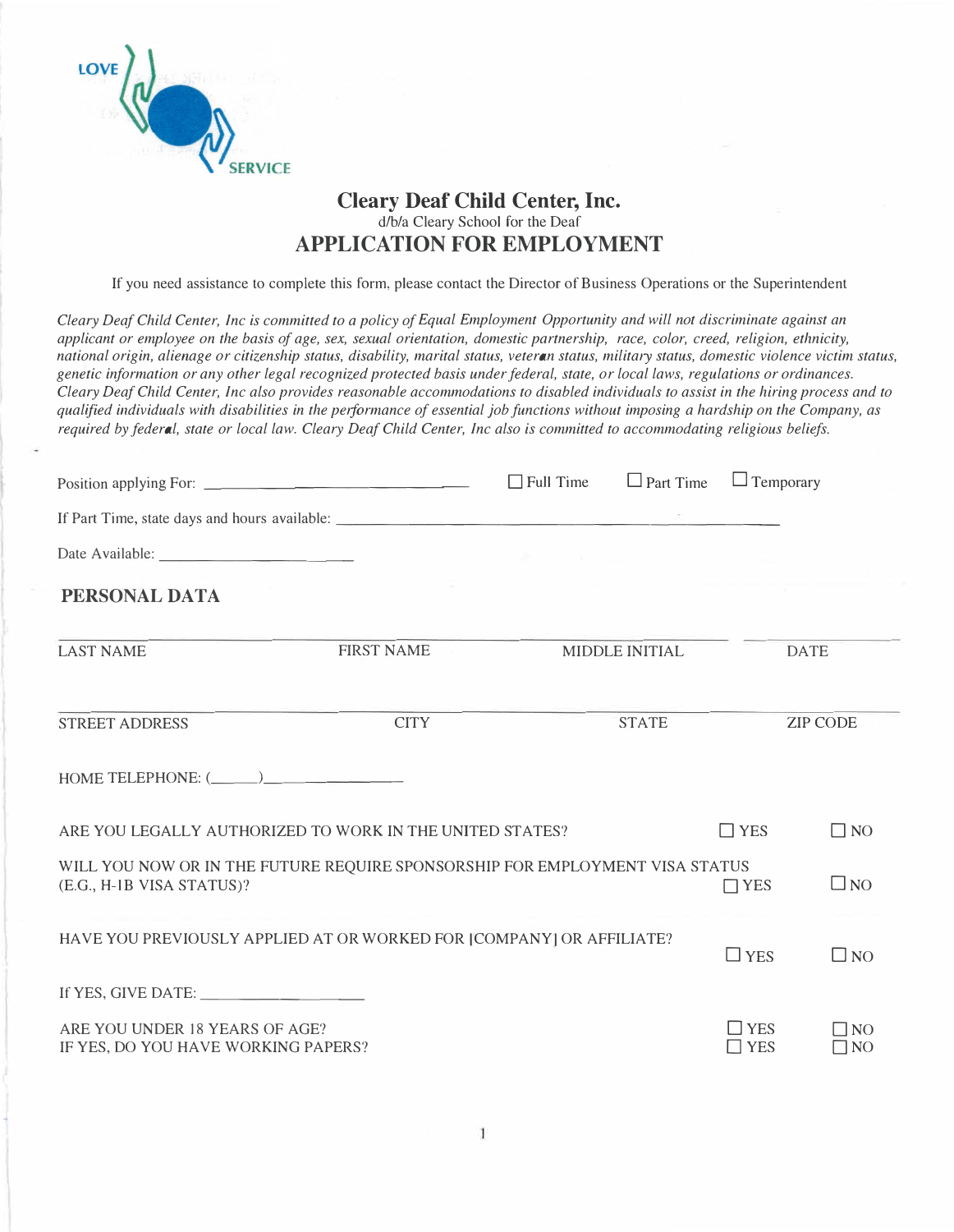HAVE YOU EVER BEEN CONVICTED OF, HAVE PLED GUILTY, OR NO CONTEST TO A CRIME, OTHER THAN A MINOR TRAFFIC VIOLATION? (Note: This question does not apply to convictions that have been expunged, sealed, pardoned, or otherwise exonerated or eradicated. A conviction record will not necessarily be a bar to employment.)  $\Box$  YES  $\Box$ NO

If "YES," so that we can evaluate the job relatedness of the offense(s), please describe fully the criminal conviction(s), listing the nature and date of the offense(s) and your rehabilitation since the convictions(s).

### **EDUCATION**

| EDUCATIONAL BACKGROUND                                                                              | <b>NAME OF SCHOOL AND</b><br><b>LOCATION</b> | <b>INDICATE OR CIRCLE</b><br><b>HIGHEST</b><br><b>GRADE/LEVEL</b><br><b>COMPLETED</b> | <b>INDICATE</b><br><b>DEGREE</b><br>EXPECTED/<br><b>ATTAINED (IF</b><br>ANY) | <b>MAJOR</b><br><b>COURSE OF</b><br><b>STUDY</b> |
|-----------------------------------------------------------------------------------------------------|----------------------------------------------|---------------------------------------------------------------------------------------|------------------------------------------------------------------------------|--------------------------------------------------|
| <b>HIGH SCHOOL</b>                                                                                  |                                              | $12$ /GED<br>9<br>10<br>11                                                            |                                                                              |                                                  |
| <b>COLLEGE</b>                                                                                      |                                              | 3<br>2<br>$\overline{4}$                                                              |                                                                              |                                                  |
| TECHNICAL, VOCATIONAL,<br><b>BUSINESS, GRADUATE</b><br><b>SCHOOL OR MILITARY</b><br><b>TRAINING</b> |                                              |                                                                                       |                                                                              |                                                  |
| <b>OTHER EDUCATION</b>                                                                              |                                              |                                                                                       |                                                                              |                                                  |

#### **ADDITIONAL INFORMATION**

LIST SKILLS, EXPERIENCE, OR ACTIVITIES WHICH WILL HELP YOU PERFORM THE JOB FOR WHICH YOU ARE APPLYING (PLEASE DO NOT PROVIDE ANY INFORMATION THAT WOULD DIRECTLY OR INDIRECTLY INDICATE YOUR SEX, RACE, COLOR, RELIGION, AGE, NATIONAL ORIGIN, CITIZENSHIP, DISABILITY, OR ANY OTHER CHARACTERISTIC PROTECTED BY FEDERAL, STATE OR LOCAL LAW.)

### PROFESSIONAL REFERENCES

Please furnish three professional references (other than relatives) whom we may contact:

| <b>NAME</b> | <b>ADDRESS</b> | <b>TELEPHONE NUMBER</b> | <b>OCCUPATION</b> | TYPE OF ACQUAINTANCE |
|-------------|----------------|-------------------------|-------------------|----------------------|
|             |                |                         |                   |                      |
|             |                |                         |                   |                      |
|             |                |                         |                   |                      |
|             |                |                         |                   |                      |
|             |                |                         |                   |                      |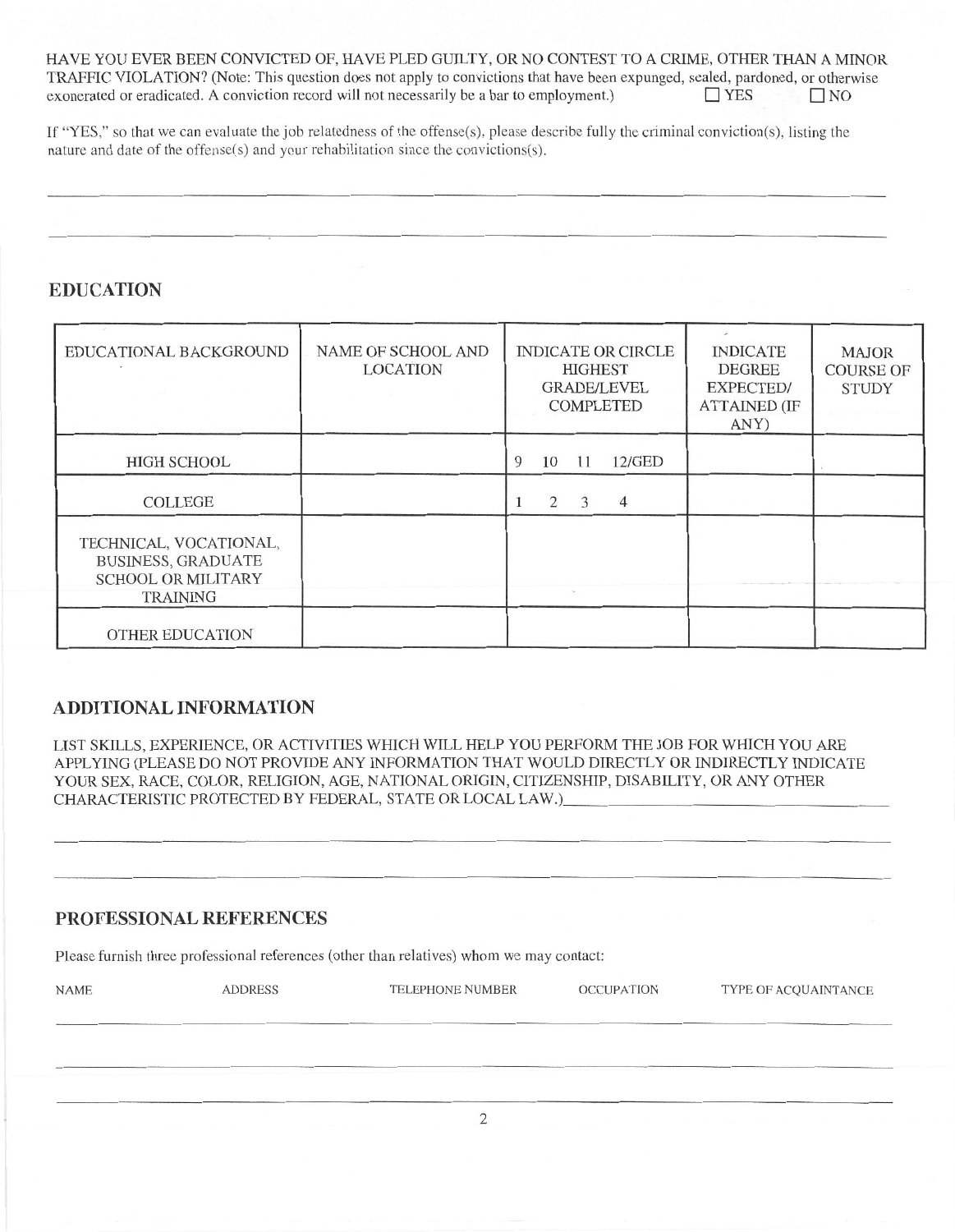#### **EMPLOYMENT HISTORY**

LIST BELOW YOUR WORK EXPERIENCE FOR THE LAST IO YEARS. START WITH YOUR PRESENT OR MOST RECENT EMPLOYER AND THEN CONTINUE LISTING IN CHRONOLOGICAL ORDER ALL EMPLOYMENT HELD FOR THE LAST 10 (TEN) YEARS. ASK FOR ADDITIONAL SHEETS IF NECESSARY. BE SURE TO COMPLETE ALL SIX (6) QUESTIONS FOR EACH JOB. RESUMES MAY NOT BE SUBSTITUTED IN LIEU OF COMPLETING THE BELOW INFORMATION REQUESTS.

| NAME OF PRESENT OR LAST EMPLOYER (COMPANY NAME) |                   | <b>ADDRESS</b>              | PHONE NUMBER |
|-------------------------------------------------|-------------------|-----------------------------|--------------|
| DATES OF EMPLOYMENT                             | SUPERVISOR'S NAME | <b>REASON FOR LEAVING</b>   |              |
| <b>LAST POSITION HELD</b>                       |                   | <b>DESCRIBE YOUR DUTIES</b> |              |

| PREVIOUS EMPLOYER (COMPANY NAME) |                   | <b>ADDRESS</b> | PHONE NUMBER                |  |
|----------------------------------|-------------------|----------------|-----------------------------|--|
| DATES OF EMPLOYMENT              | SUPERVISOR'S NAME |                | <b>REASON FOR LEAVING</b>   |  |
| <b>LAST POSITION HELD</b>        |                   |                | <b>DESCRIBE YOUR DUTIES</b> |  |

| PREVIOUS EMPLOYER (COMPANY NAME)                                                          |                   | <b>ADDRESS</b>       | PHONE NUMBER              |  |
|-------------------------------------------------------------------------------------------|-------------------|----------------------|---------------------------|--|
|                                                                                           |                   |                      |                           |  |
| DATES OF EMPLOYMENT                                                                       | SUPERVISOR'S NAME |                      | <b>REASON FOR LEAVING</b> |  |
| the company of the company of the company of the company of the company of the company of |                   |                      |                           |  |
| <b>LAST POSITION HELD</b>                                                                 |                   | DESCRIBE YOUR DUTIES |                           |  |
|                                                                                           |                   |                      |                           |  |
|                                                                                           |                   |                      |                           |  |

Is there any reason why we may not contact your present or prior employers?  $\square$  YES If YES, please explain:  $\square$  NO

Is additional information relative to a change of name, use of an assumed name or nickname necessary to enable a check on your work record? If YES, please explain: